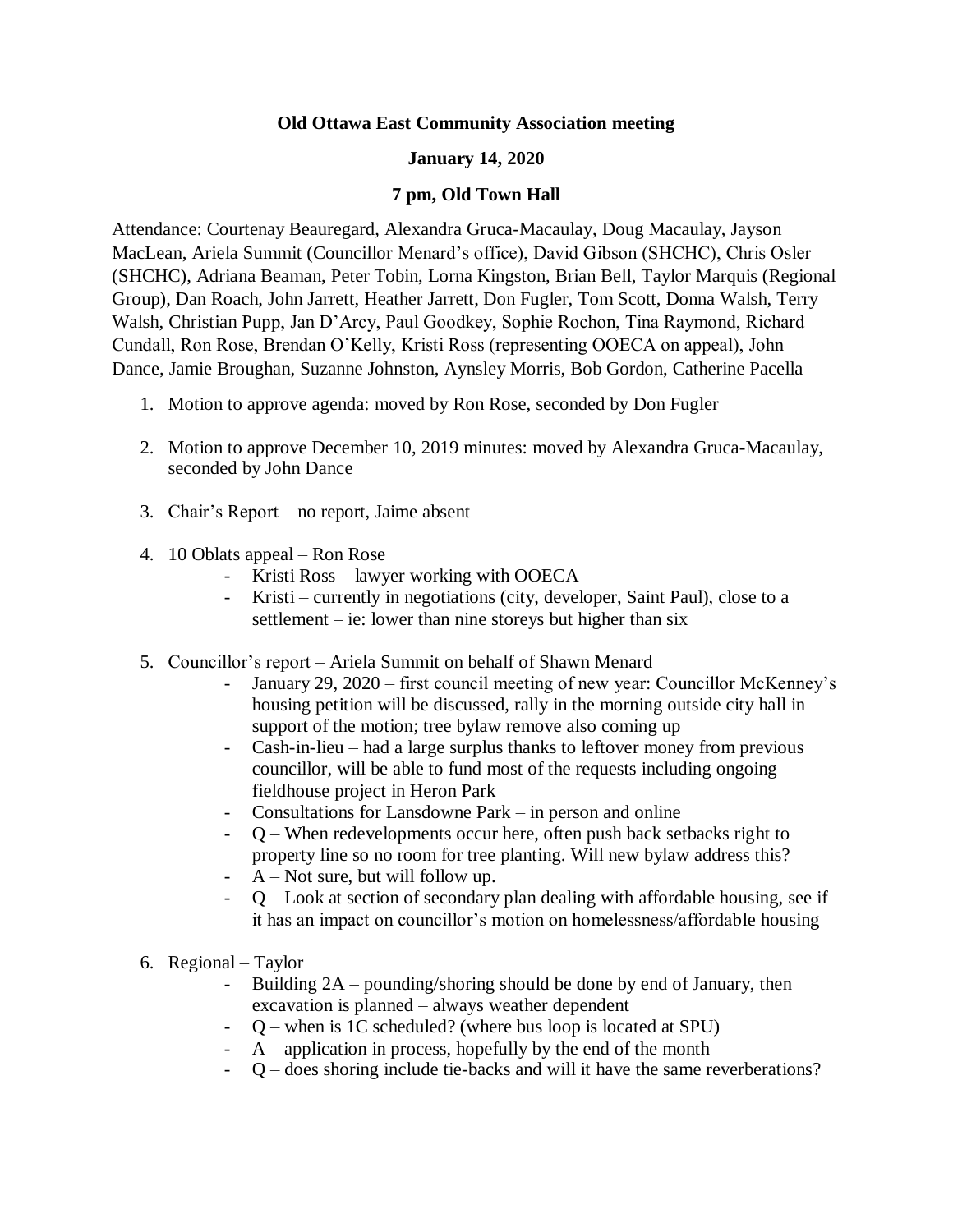- A not entirely sure when tie-backs will go in, but it will happen after shoring and should not have the same reverberations.
- Q Tower 2A where does width end?
- $A$  takes about 2/3 of lot, but hard to explain without map
- Q Any news on timeline after meeting with French Catholic School Board
- A understanding is that school board is in the application process for the zoning
- 7. Sandy Hill Community Health Centre David Gibson
	- No longer at 95 Main Street
	- Offered free space at Strathcona Heights, programming already in that building
	- It also frees up money because no longer a need to lease space
	- No loss of service to OOE community, does not mean we are leaving programming in OOE
	- Still many programs running in partnership with SLOE, CAG, city
	- Still have \$5700 committed to OOECA for Springhurst Park
	- Also now providing funding for Children's Garden (\$6400) to ensure programming at that location for children
	- Changes to Ontario Health Services surge to hospital emergency around this time (ie: flu season) and many are waiting in hallways (ie: "hallway medicine")
	- Do need to change how the system is working ie: transition to care from hospital to community and vice versa
	- Consolidation happening across Ontario to eliminate different levels of organization
	- Also forming one big Ontario health agency and form Ontario Health Teams
	- SHCHC is an independent, not-for-profit organization have been told by government that we need to join these Ontario health teams to work it out
	- Six CHC's in Ottawa formed Ottawa Health Team
	- Now 64 agencies in Ottawa under this umbrella
	- Improve the hand-off from the hospital to the community and health care provider
- 8. Treasurer's report Don Fugler \$24,579.78
	- Q any of that earmarked?
	- $A$  just the amount for the appeal
- 9. Fourth footbridge proposal John Dance
	- Transportation Master Plan, Official Plan underway
	- Need for more sustainable means of transportation
	- Footbridges over the past 15 years have been huge successes (Corkstown, Adàwe, Flora)
	- Specific motion: The OOECA will request the city to conduct a cost benefit analysis of a footbridge over the Rideau River from Old Ottawa East (eastern foot of Clegg Street) to Riverview Park, Alta Vista and beyond; and if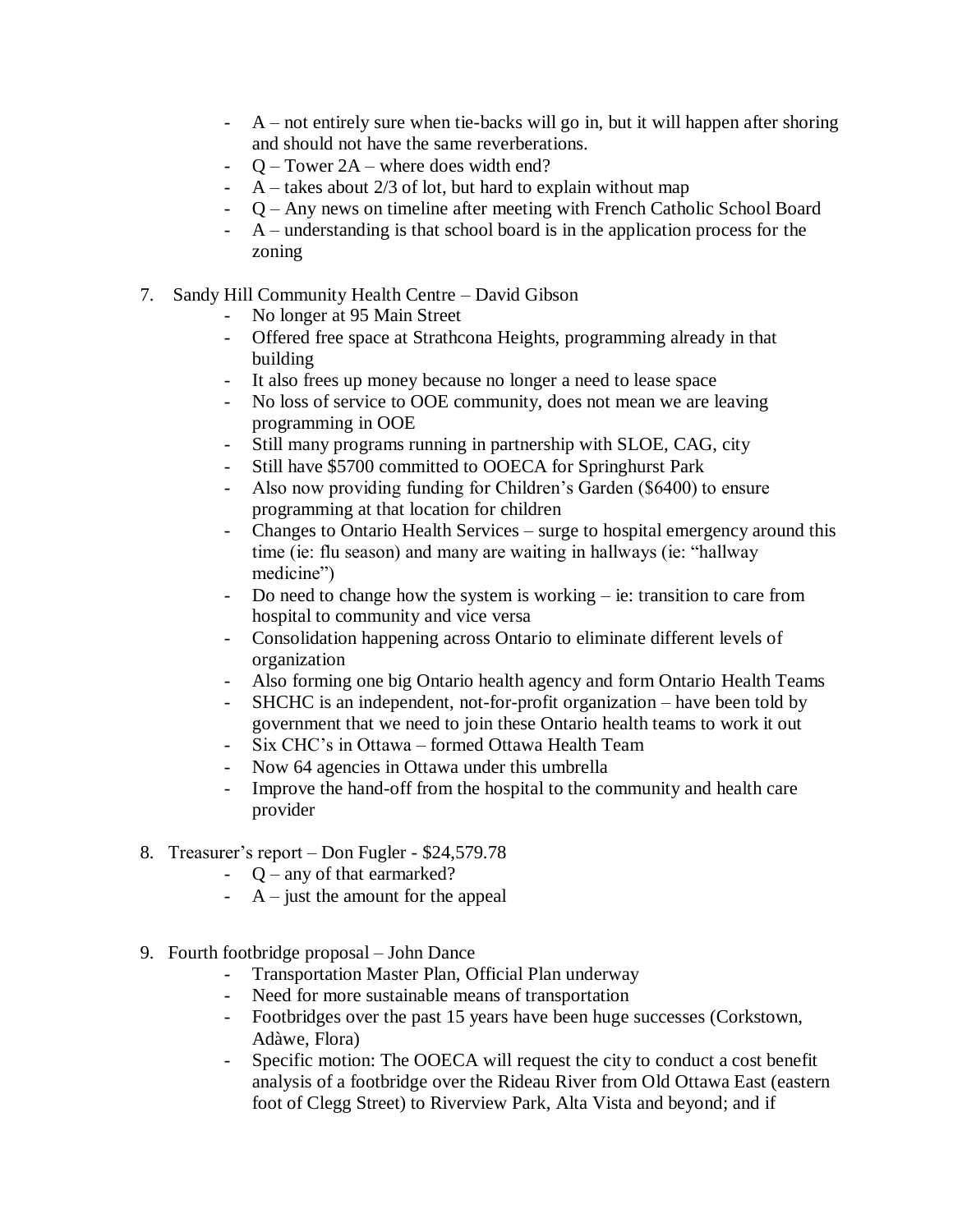analysis is positive, add proposed footbridge to the transportation master plan and it's "ultimate" cycling and pedestrian networks for improved active transport.

- This footbridge could also be more affordable because less restrictions (ie: not a world heritage site, clearance for boats, clearance for ice clearing machines)
- Motion moved by Tom Scott, seconded by Jayson MacLean motion moved unanimously
- Suggestion to bring this motion to the Healthy Transportation Coalition
- 10. Committee reports:
	- a. Planning Jeff O'Neill not present, no report made available
	- b. SLOE Jayson MacLean meeting on January 23 at Old Town Hall, all are welcome to attend
	- c. Transportation Tom Scott Transportation Master Plan input deadline coming up, providing input on a few issues: snow removal from sidewalks to make them more accessible; Alta Vista Transportation corridor
		- Draft letter from MPP response to concerns about lack of community consultation for proposed upcoming bridge work, impact on character of the community (ie: business community on Hawthorne); also speaks to need to restore Hawthorne to a traditional main street, reinstate park
		- Ariela advised Shawn's office is sending another letter to the MTO, and senior city staff are sending a letter as well, to get answers
	- d. Parks and Greenspace Alexandra Gruca-Macaulay
		- List of projects for funding through cash-in-lieu of parkland funds
		- Springhurst Park deemed a priority with density ie: LRT, apartment buildings
		- Brantwood Park basketball courts on the list, up for life cycle renewal in 2022, so will wait for that funding
		- More adult fitness equipment approved at Springhurst Park
		- Bench to be added near basketball court
		- Outdoor ping pong table approved at Springhurst Park
		- Beach volleyball court approved at Springhurst Park, lots of correspondence on this over whether or not to dig to design/build the court, city staff feels a drainage system is necessary
		- City's estimate is \$43,000
		- SHCHC has applied for a minor capital matching grant for up to \$10,000 so it does not apply to cash-in-lieu of parkland money
		- Last year, OOECA approved \$1000 toward Springhurst and SHCHC has committed \$5700 – so \$6700 total
		- Are we willing to have a special general meeting to approve a higher amount over \$1000 toward this project?
		- SHCHC will help OOECA make up the difference to get to \$10,000
		- Q what are we proposing to fund at Greystone Park and when will that take place?
		- A consultations around four years ago involving Regional, need to follow up on that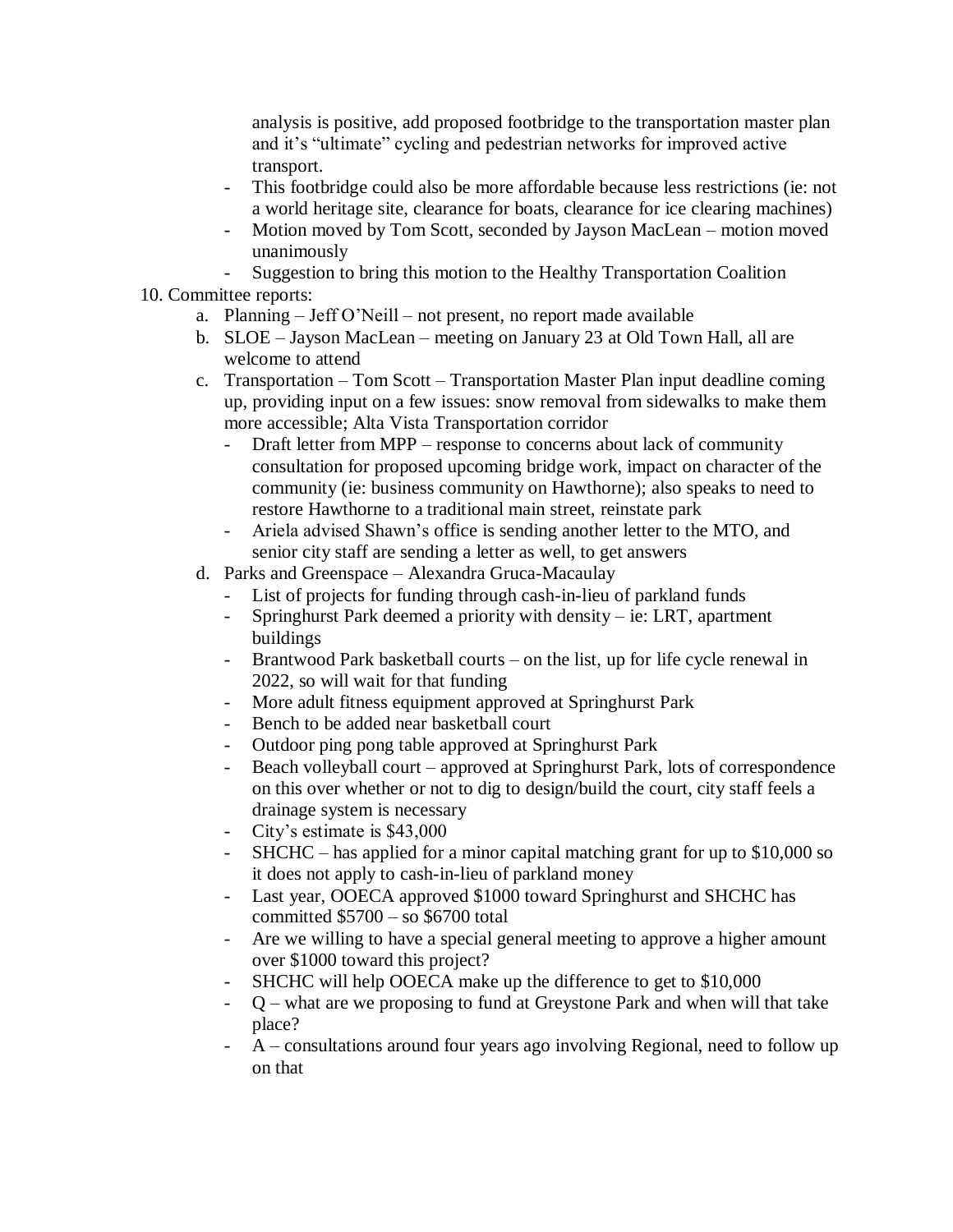- So \$1000 from OOECA, \$5700 from SHCHC, possible additional \$1000 from OOECA, top up to \$10,000 from SHCHC, then community matching grant, then cash-in-lieu of parkland for remainder
- Board will call a special general meeting to request additional funding
- e. Communications Bob Gordon no report
- f. Corners on Main/Greystone Peter Tobin Happy Goat has opened, Nu seems to be doing well, retirement residence apparently not expecting move in till April
- g. Health and Safety no rep
- h. Membership Suzanne Johnston best year ever, over 700 members, no final number yet
- i. Landowne Richard Cundall First community consultation meeting on January 28
	- Propose we form a temporary Lansdowne committee that is open to anyone so we can provide input at community consultation meetings, you can email Richard at [lansdowne@ottawaeast.ca](mailto:lansdowne@ottawaeast.ca)
	- Meeting in the Glebe for similar community discussions, Richard attending
	- Need to get word out to the community to see if anyone is interested (ie: eUpdate, Twitter, website)
- 11. CAG Winter Party in the Park January 26, still looking for volunteers
	- Child care available at OTH, field house during school strike days
	- Winter programming has started
- 12. New business Ron Rose has been looking at updating brochure for OOECA to be used to membership drive
	- Q taxation on Immaculata any news?
	- $A A$ riela have been advised that they will be taxed more but haven't been provided specific details/numbers; John trying to obtain information as well for *Mainstreeter* article
	- Q heard rumours of five storey condo happening on Lees
	- $A$  no one has heard any details, will follow up with Jeff to see if anything has come to planning committee

Motion for adjournment – moved by John Dance, seconded by Ron Rose

Attachments/Committee Reports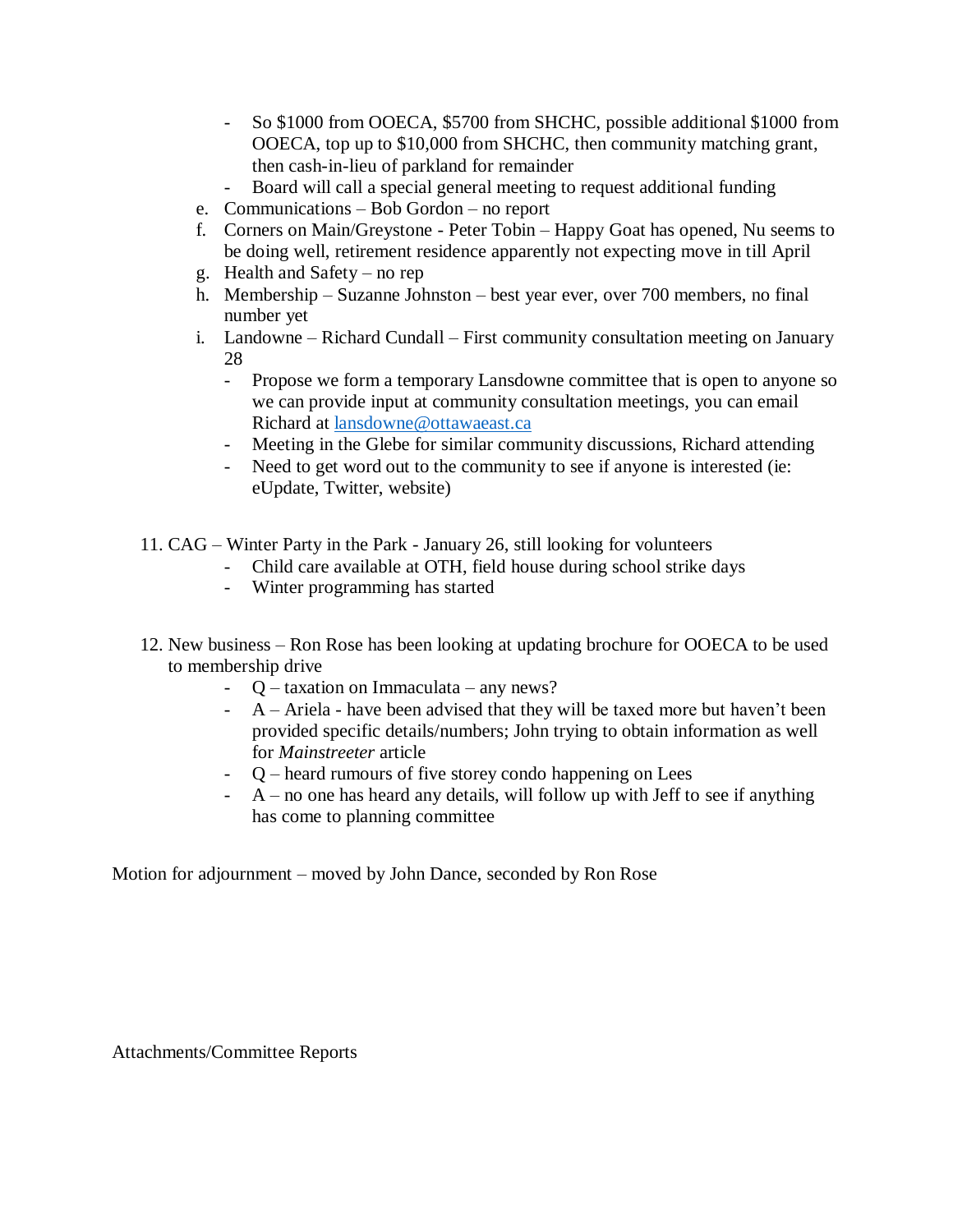Presentation by John Dance – The Missing Fourth Footbridge (linking the east and southeast to the centre)

*Proposal:* Conduct a cost-benefit analysis of a footbridge over the Rideau River from Old Ottawa East (eastern foot of Clegg Street) to Riverview Park, Alta Vista and beyond. If analysis is positive, add proposed footbridge to "ultimate" cycling and pedestrian networks for improved active transport.

# *Context*

- New footbridges over the Rideau Canal (Flora) and Rideau River (Adàwe) have been transformative and more successful than forecast.
- The preliminary policy direction for the new Official Plan (OP) includes "improved support for active transportation" and one of the "five big moves" is "By 2046, the majority of trips in the City of Ottawa will be made by sustainable transportation."
- Also, as a number of councillors and studies have noted, dedicated pedestrian/cycling facilities are safer and attract more users (e.g., the 8-80 group) than "sharing-the-road" facilities
- Footbridges foster increased active transportation which leads to positive health, community, environmental and economic benefits.
- Footbridges also provide glorious new public spaces with beautiful new views, thus enhancing the quality of city life and the attraction of Ottawa to visitors.

# *Benefits of Second Footbridge over the Rideau River*

- 1. Completes the Canal-River loop with the Adàwe, Corktown and Flora footbridges, a leisurely 7k route embracing the beauty of Ottawa.
- 2. Provides easier and safer access to Lansdowne Park from east of the Rideau River.
- 3. Connects communities (Riverview Park \*and Alta Vista to the east; Old Ottawa East and Old Ottawa South to the west) currently separated by Rideau River, thus supporting the proposed OP's "walkable 15-minute neighbourhoods" and "a context-sensitive approach to neighbourhood evolution" concepts.
- 4. Provides a safer means of Riverside Drive residents accessing commercial and leisure opportunities on the western side of the Rideau River and Canal (OOE, OOS, the Glebe and downtown core).
- 5. Strengthens the importance and accessibility of the Rideau River to cyclists and pedestrians.
- 6. Provides safe and convenient link to the east and southeast, connecting to the Rideau River Eastern and Western pathways, the Hospital Link pathway, the eventual AVTC Linda Lane pathway to Conroy Road and a possible new eastern route through Riverview Park to St. Laurent. Because of safety issues and lack of connectivity to eastern routes, the McIlraith (Smyth) Bridge over the Rideau River is not a good cycling and pedestrian route to Alta Vista and beyond, nor does it connect well to existing multi-use pathways.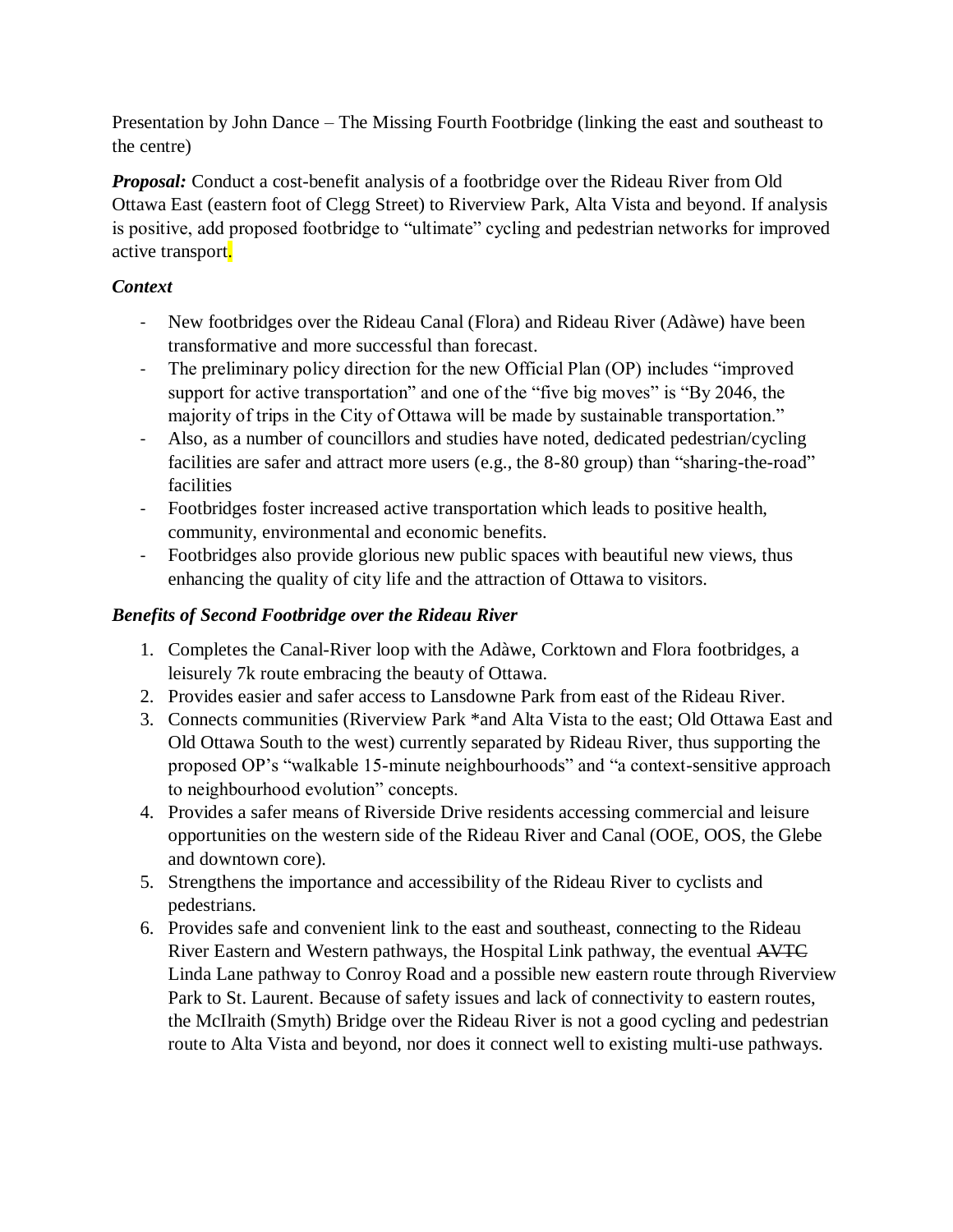- 7. Fosters a "cross-town" route that would allow safe cycling in an east-west direction without needing to go downtown (Laurier) or south to the busy Baseline and Hunt Club routes.
- 8. Provides greater access to the green space between Riverside Drive and the Rideau River.
- 9. Provides cycling/pedestrian connection to Hurdman LRT station for an activetransport/public-transit linkage.

*NB - An assessment of potential usage of the proposed footbridge should be conducted including current pedestrian/cyclist origin-destination analysis. New roadways often generate "induced demand," but similarly yet beneficially new active transportation facilities also generate "induced demand," as is very evident in how usage of Corktown, Adàwe and Flora is much greater than forecast.* 

## *Cost*

- Unlike the two other Rideau Canal footbridges, this one could be modestly and less expensively constructed. There are no World Heritage Site obligations to satisfy, nor are there any navigation requirements aside for enough height to allow spring flow and the ice-breaking machine.
- The Rideau River is 85 metres wide at the foot of Clegg, compared to its 100 metres at the Adàwe footbridge. Studies already undertaken for the Adàwe ice damming and ice clearance issues could be readily updated for a Clegg bridge structure. Similarly, flooding and flood-plain concerns raised for Adàwe could be included in updated studies for a new span at Clegg.
- OOECA recommends that economy be the prime evaluation factor in consideration of bids for design of the bridge. In its simplest form, the bridge could be three simple 30 metre pre-fabricated pieces (like the one in the Experimental Farm, opposite Colonel By Drive just south of Dow's Lake).

# *Priority*

- The proposed second Rideau River footbridge may not have the priority of other proposed active transportation structures (such as possible footbridges from Riverview Park to the VIA station or one over the Rideau Canal between Bank and Bronson) but, in terms of medium or long-term vision over the next twenty-five years, the second Rideau River footbridge should be part of the "ultimate" pedestrian, cycling and transportation master plans' networks.
- In the City's conceptual plans for the Lees and Hurdman Transit Oriented Developments, a footbridge connection was proposed over the Rideau River. However, given the proximity of the Old Railway Footbridge and the LRT bridge pathways to the TOD sites, OOECA would suggest that a footbridge at the foot of Clegg would be of greater value and would not be redundant.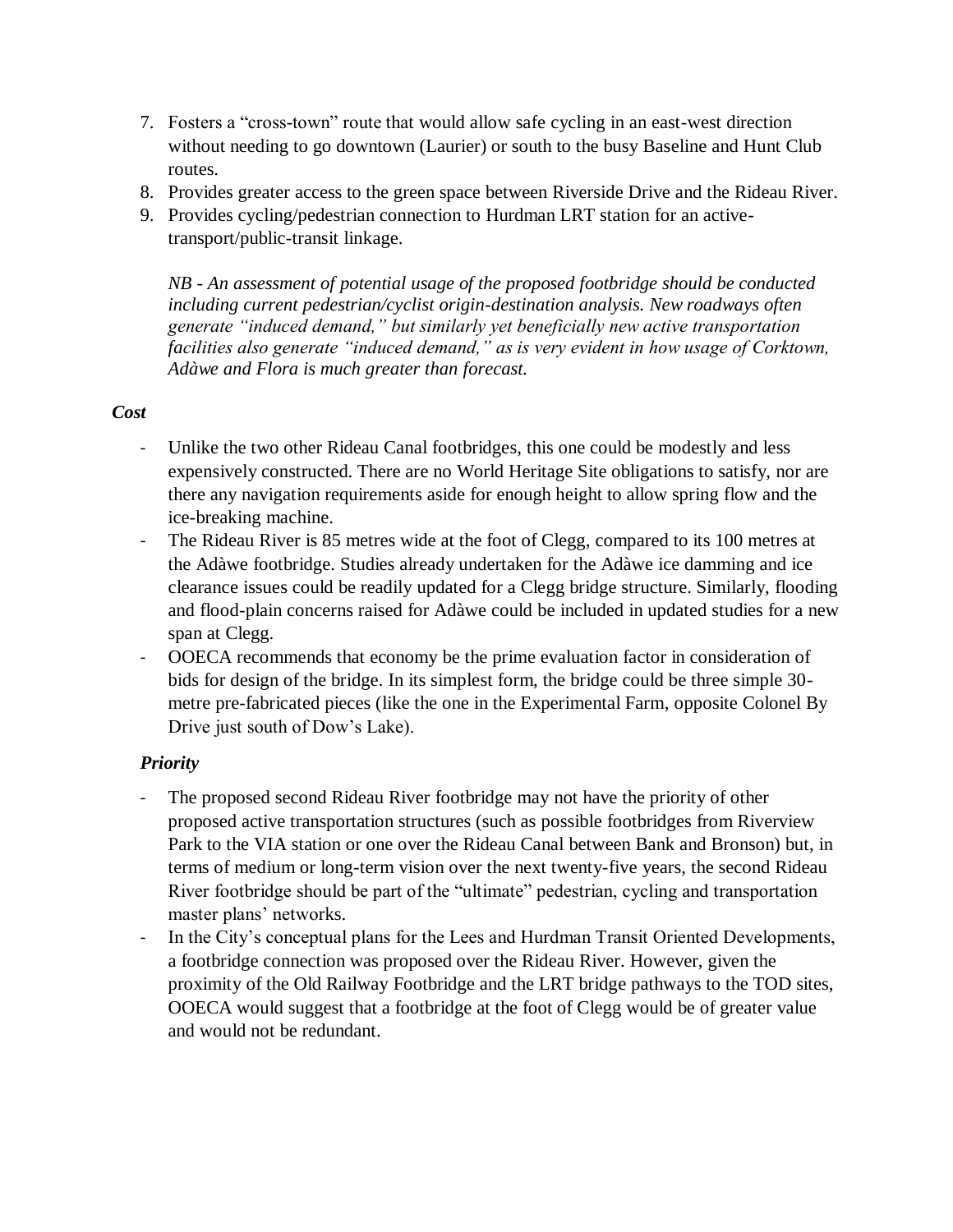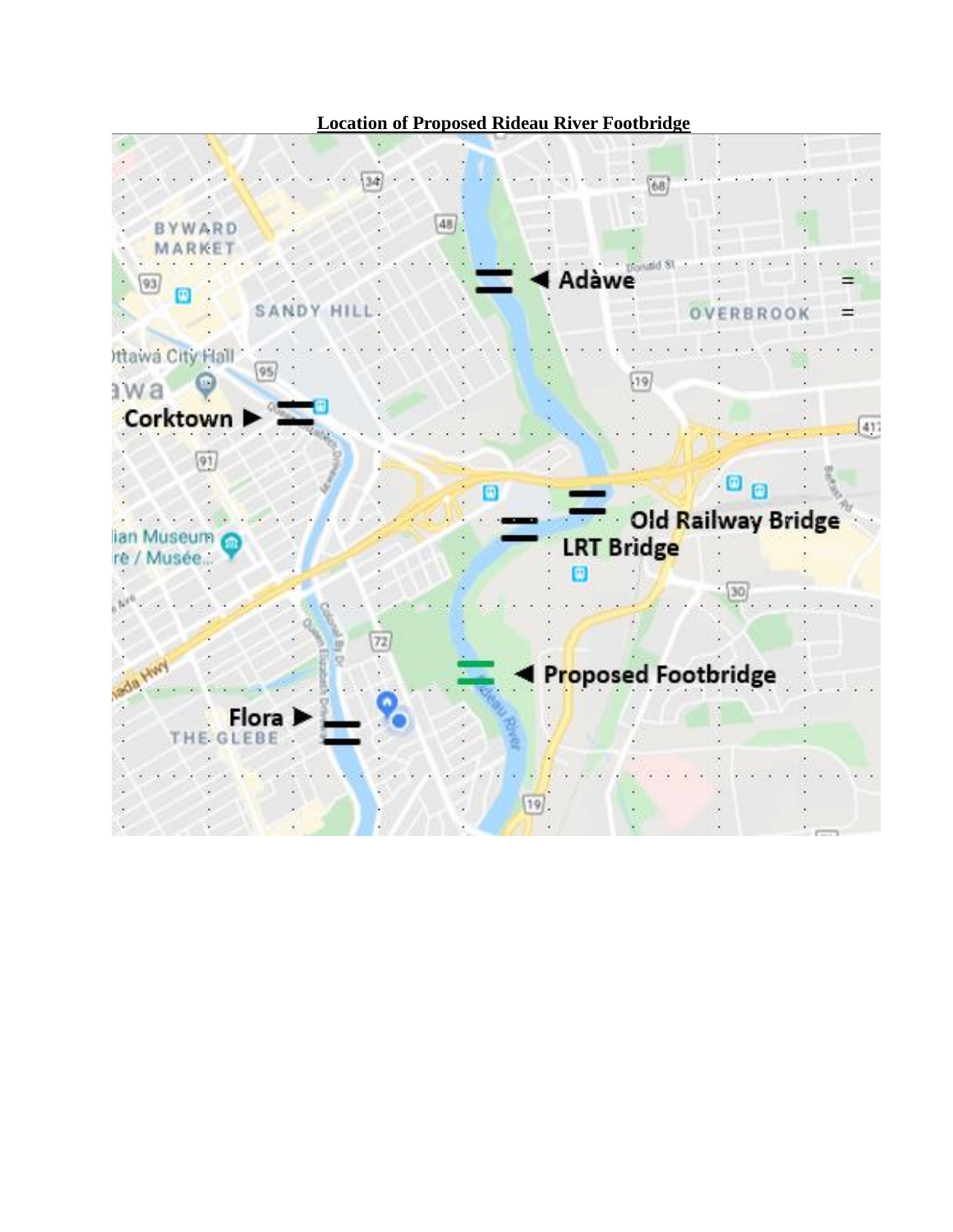# **Examples of Relatively Inexpensive Ottawa Footbridges (Experimental Farm and Ottawa River Western Pathway (SJAM))**



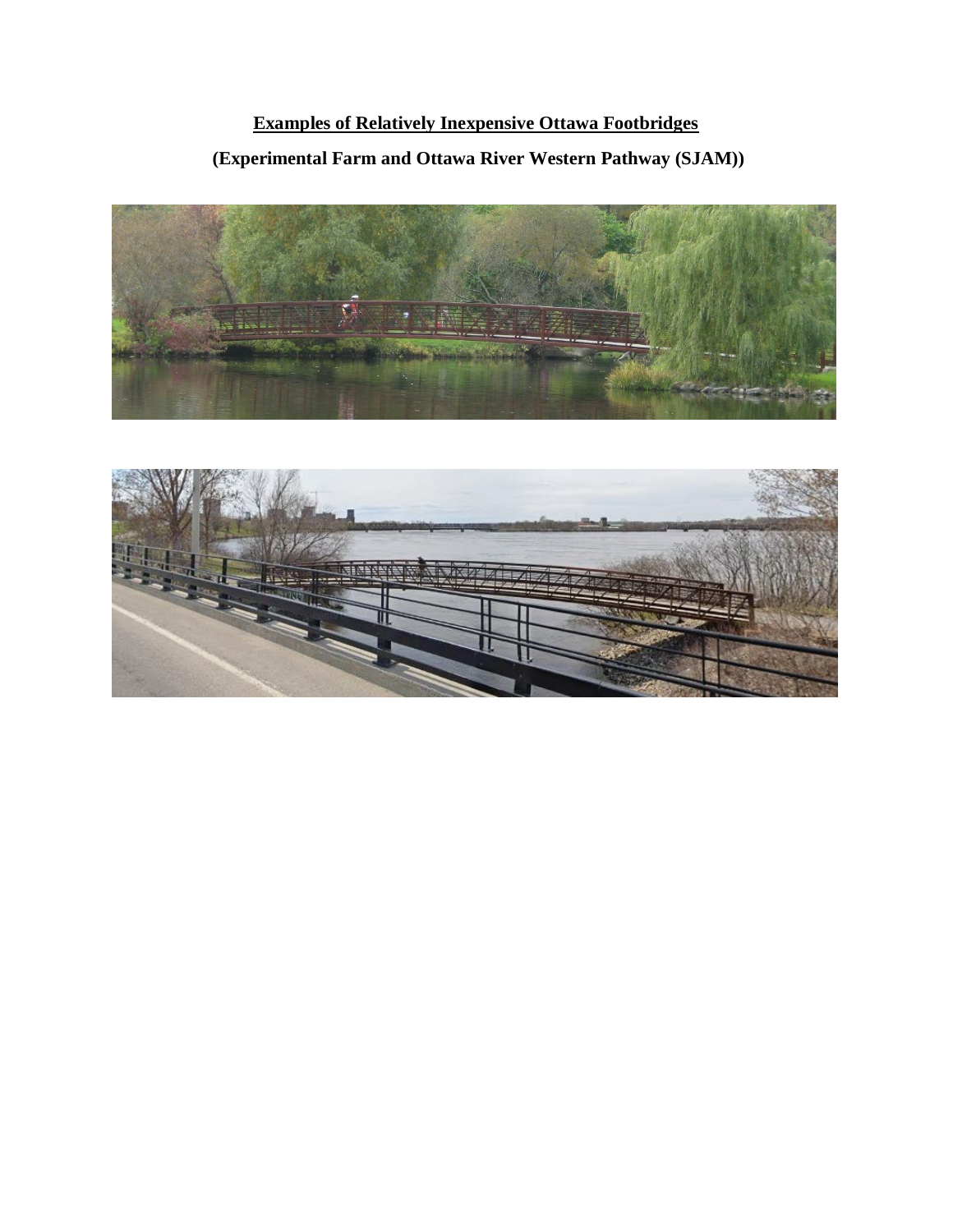#### **\*Footnote - Riverview Park**

Some who reviewed this proposal asked "Where is Riverview Park?" A similar question arose when what is now known as the Flora Footbridge was proposed, i.e.", Where is Old Ottawa East?" (Seriously - there were people in the Glebe who had never knowingly been aware of the name of the community even if they might have travelled on Main.)

So, for information, details are on Riverview Park are, according to Wiki:

Riverview (also known as Riverview Park) is a neighbourhood in Ottawa, Ontario, Canada. It is southeast of the downtown adjacent to the Rideau River, its location on which is its namesake. The 2016 Census population of Riverview is 12,218 [!].

As defined by the Riverview Park Community Association, the neighbourhood is bounded on the west by the Rideau River, on the north by the CN railway tracks, on the east by St. Laurent Boulevard, and on the south by Smyth Road. Riverview is located adjacent to Old Ottawa East on the west (across the Rideau River), on the north by Eastway Gardens, on the south by Alta Vista and on the east by Sheffield Glen.

As defined by the Riverview Park Community Association, the neighbourhood is bounded on the west by the Rideau River, on the north by the CN railway tracks, on the east by St. Laurent Boulevard, and on the south by Smyth Road. Riverview is located adjacent to Old Ottawa East on the west (across the Rideau River), on the north by Eastway Gardens, on the south by Alta Vista and on the east by Sheffield Glen.

#### **Neighbourhoods**

#### *Old Riverside Drive (this segment renamed Lycée Place in 2019)*

The Riverside neighbourhood consists of the area west of the CN Railway. Unlike the rest of Riverview, the area is part of Capital Ward, while the rest of the neighbourhood is in Alta Vista Ward. The Riverside neighbourhood is mostly all apartment buildings or condominiums, except for a few townhouses. The apartment buildings line the old alignment of Riverside Drive which was bypassed in the 1980s. The old alignment of Riverside was bifurcated in the late 2010s by the Hospital Link road, and the northern segment was renamed Lycée Place and the southern segment was renamed Frobisher Lane. The neighbourhood is home to the Lycée Claudel school and borders on the Rideau River.

The Riviera Apartment Complex located north of Riverside Drive next to Hurdman Station is a condominium complex which is home to many of Ottawa's upper class. Despite being a gated community, the complex was home to a triple homicide on June 29, 2007.

The area is home to about a third of all Riverview residents. The population as of the Canada 2011 Census of this area was 4,076. This area is home to a large Arab Canadian population. Of the 4,076 inhabitants of this area, 951 people live in the Riviera Condominiums.

*Alta Vista (Riverview West)*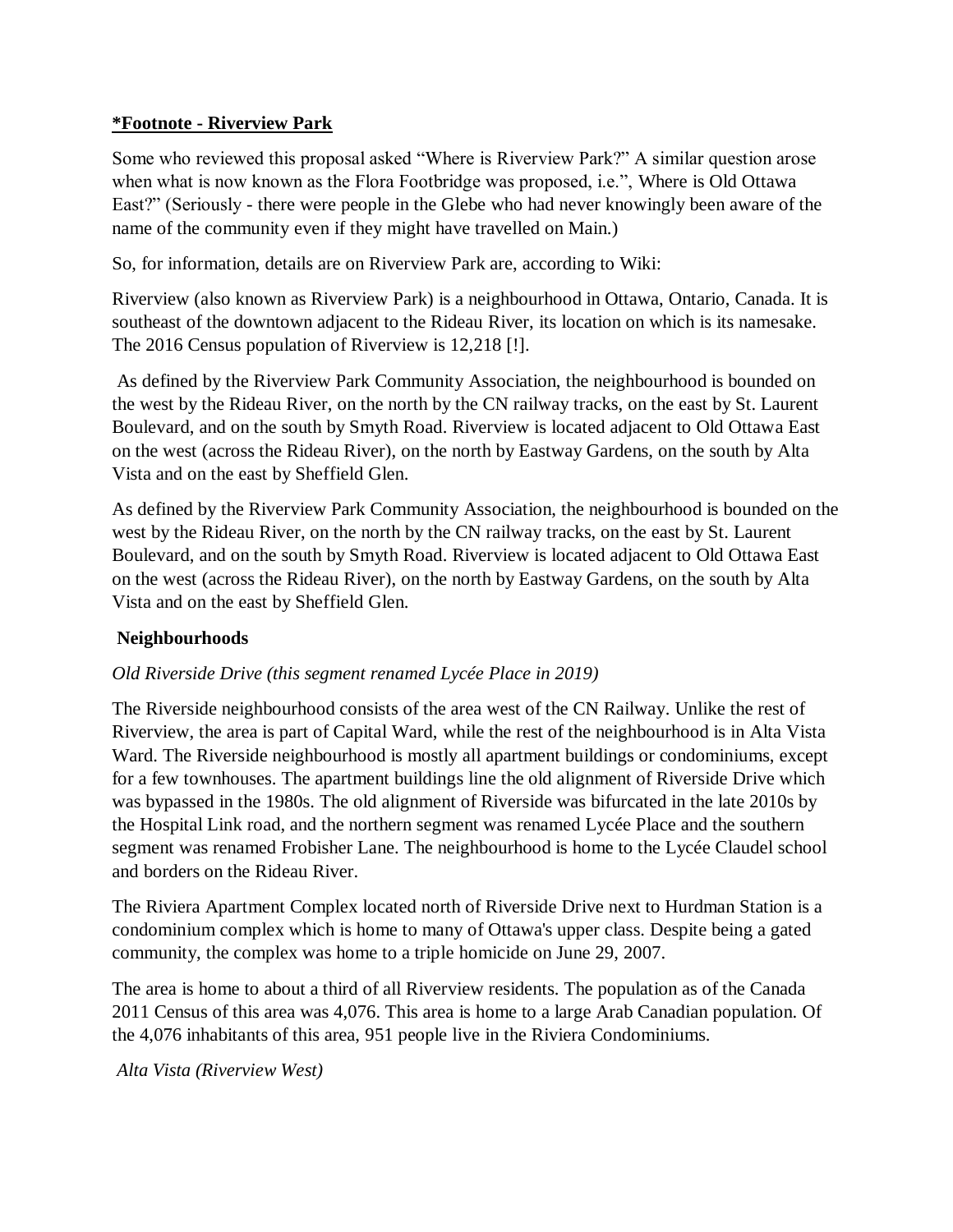This area of the neighbourhood should not be confused with the Alta Vista neighbourhood to the south. This part of the neighbourhood is located west of Station Boulevard, but does not include it. The central focal point of this area is the Alta Vista Shopping Centre, and it is also home to the Alta Vista Towers. It is home to Riverview Alternative Public School and the Ottawa Montessori School. Mostly built in the 1950s and 1960s, it has one new subdivision off Rolland Avenue. This area is home to Dale Park, which has a tennis facility in the summer and has an outdoor ice rink in the winter. Located adjacent to Riverview School is Riverview Park, which is named for the neighbourhood.

## *Coronation/Balena*

This area is in the central part of the neighbourhood. It is mostly middle class, except for townhouses built in the 1980s. These are located on Pixley and Renova Privates, and on Avalon Place. The rest of the area is made up of post-war housing, except for new developments on the east side of Station Boulevard and along Avalon Place, and on Sonata Place and on the south side of Bathurst Avenue. This region is home to three churches, and two parks; Coronation and Balena Park. Balena has an outdoor swimming pool and a baseball diamond.

## *Blair Court (Station Boulevard)*

## A row of public housing on Station Boulevard

The Blair Court area exists solely on the west side of Station Boulevard, and on Blair Street. It is home of lower-class public housing built in the 1960s and is home to many immigrants and visible minorities.

#### *Riverview East*

The eastern part of Riverview is a contrast to the rest of the neighbourhood because of its straight parallel streets. It has access on the west to Balena Park, and has new townhouses on its north side off Coronation Avenue. The Perley and Rideau Veterans' home is located on the south.

#### *Southwest*

The southwest is the part of Riverview that is home to the majority of all the hospitals and the Medical Centre. It was also home to Rideau Veteran's Home until the 1990s when it was demolished. This was the only part of Riverview which existed before 1950. A new subdivision was built after 2000, and the street names have war remembrance themed names like, "Great Oak", "Valour Drive", and "Remembrance Cress". The total population of this area is 1,203.

#### *Ottawa Life Sciences Technology Park*

This area was first built up in the 1990s and is located off Smyth Road. The first building was built in the 1990s, but has since expanded. Alta Vista Manor, a retirement home, was built in the early 2000s. The University of Ottawa maintains a small campus here. South of the Park is Franco-Cité, a French language high school.

#### *Elmvale Acres (North)*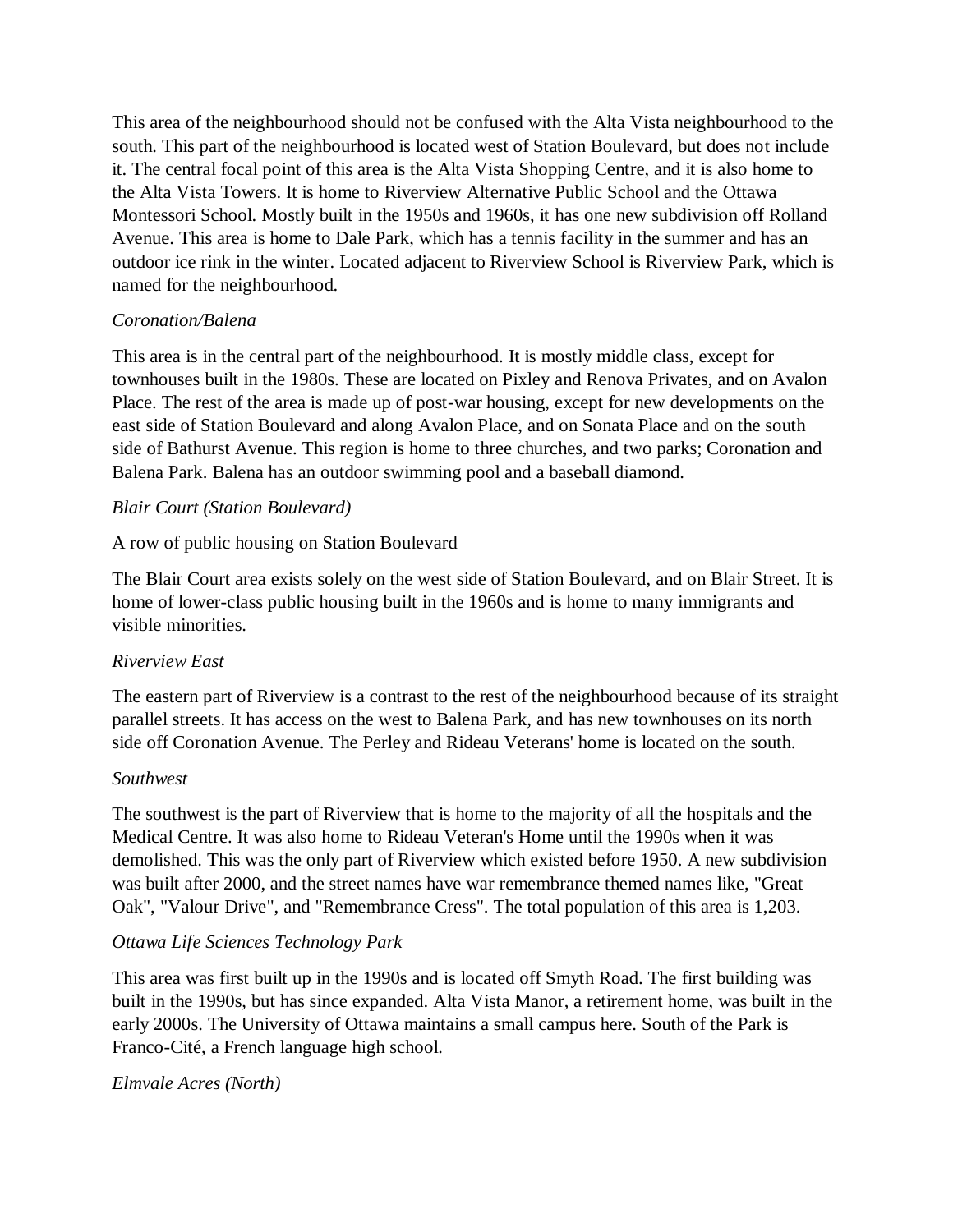This area in the southeast of Riverview can also be considered part of Elmvale Acres which is a neighbourhood to the south. It is separated from the rest of Riverview by power lines, and from Elmvale Acres by Smyth Road. Built in the 1950s, it is home to Vincent Massey Public School, Hutton Park and two churches. Across from Russell Road on the east is Dempsey Community Centre, and some apartment buildings.

## *Russell Heights*

"Russell Heights" has significant Arabic (28,185), Chinese (12,735), Spanish (10,850) and Italian (9,440) speaking populations. This part of Riverview is located on the east side of Russell Road. Located north of this subdivision is the run-down St-Laurent-Russell Shopping Centre. St. Laurent Boulevard on the east is home to many commercial establishments and is within view of the National Museum of Science and Technology. Further north along Russell Road and Industrial Avenue is home to many industrial establishments. The total population of this area is 1,083 (2011 census)

#### **Committee Reports**

#### **Parks and Greenspace: Alexandra Gruca-Macaulay**

| <b>CiLP Old Ottawa</b>     |  | <b>City Revised</b>  |
|----------------------------|--|----------------------|
| <b>East Top Priorities</b> |  | <b>Estimates and</b> |
|                            |  | <b>Responses</b>     |

Cash in Lieu of Parkland Projects

In September 2019, the OOECA, in consultation with CAG, Vision Springhurst, and Sandy Hill Community Health Centre (SHCHC) submitted its requests to the Councillor's office for Cash in lieu of Parkland (CiLP) funding of projects in OOE community parks and public spaces.

This report will:

1. Provide an update on the City's response to cost estimates, as well as its assessment of eligibility of projects;

2. Provide an update on those projects that the Councillor's office is willing to support through CiLP funds; and

3. Outline the main issues involved in the proposed beach volleyball court at Springhurst Park, and seek board consensus on whether or not to proceed with the installation of the court as proposed by the City, and if so, seek board approval for further OOECA financial support of an additional \$1,000 as discussed in 2019.

1. **Update on the City's CiLP cost estimates**, and assessment of eligibility (actual responses have been appended to the end of this memo)

A summary table of initial submissions and revised estimates follows: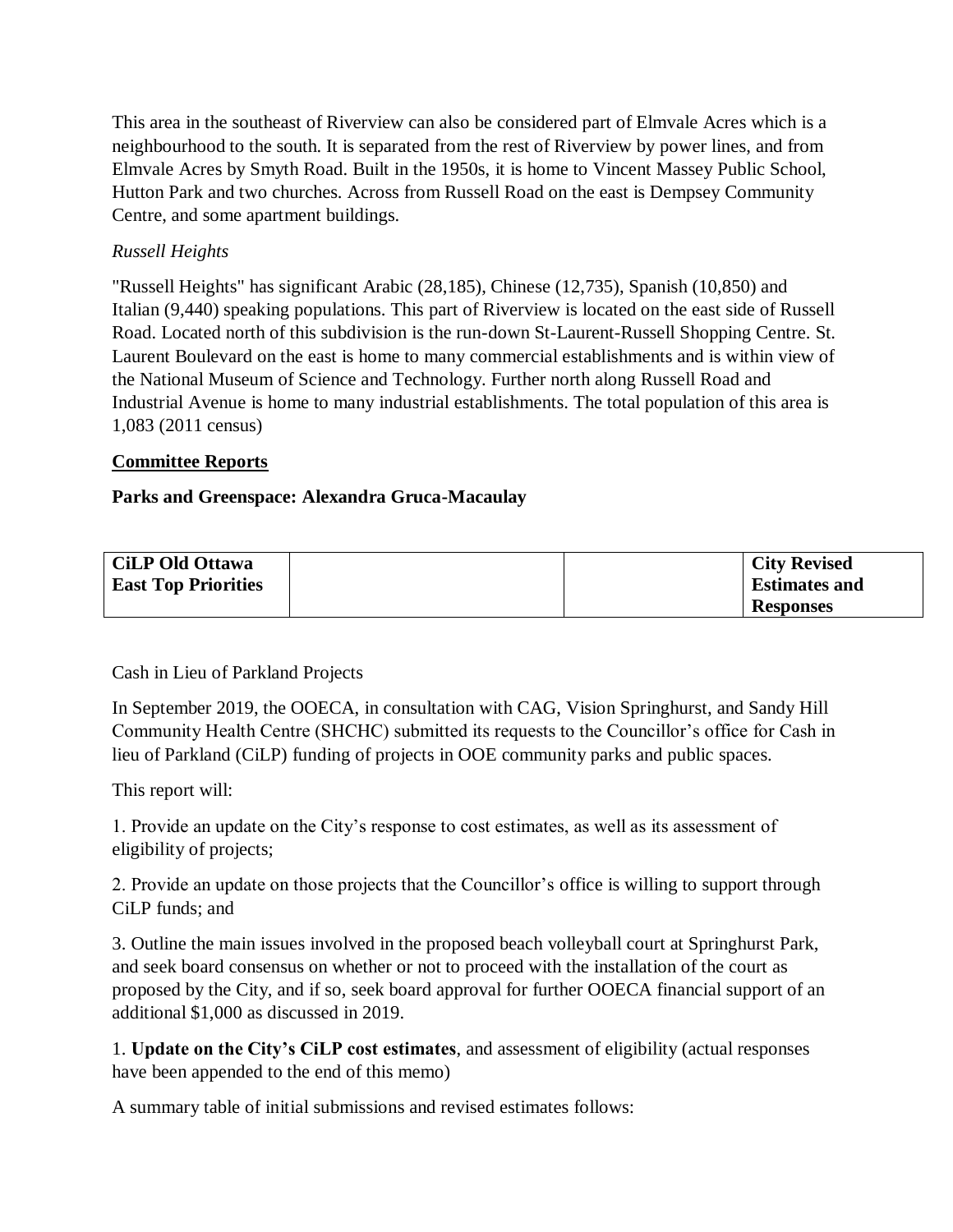| <b>Location</b>             | Project                             | <b>Estimated Cost</b> |                       |
|-----------------------------|-------------------------------------|-----------------------|-----------------------|
| <b>Springhurst Park</b>     | <b>Exercise Equipment</b>           | \$13,000.00           | \$25,000.00           |
| <b>Springhurst Park</b>     | Outdoor Ping Pong Table and Pad     | \$10,000.00           | \$15,000.00           |
| <b>Springhurst Park</b>     | *Beach Volleyball Court             | \$20,000.00           | \$43,300.00           |
|                             | (backstop funding request)          |                       |                       |
| <b>Brantwood Park</b>       | New Basketball Court including      | \$15,000.00           | Slated for            |
|                             | new 10 ft. net, new 8 ft. net       |                       | replacement 2022      |
|                             |                                     |                       | (\$100,000.00)        |
| West of Main St.,           | Recreational natural grass park     | \$?                   | Not eligible for      |
| between Hawthorne           | for unstructured all-age recreation |                       | CiLP; continue to     |
| St. and Clegg St.           | - active and passive                |                       | explore solutions to  |
|                             |                                     |                       | lack of community     |
|                             |                                     |                       | recreation greenspace |
|                             |                                     |                       | west of Main St. with |
|                             |                                     |                       | Councillor's office   |
|                             |                                     |                       |                       |
| <b>CiLP Old Ottawa</b>      |                                     |                       |                       |
| <b>East High Priorities</b> |                                     |                       |                       |
| <b>Springhurst Park</b>     | Basketball crack repair, replace    | \$2,000.00            | \$35,000-\$40,000     |
|                             | backboards and nets                 |                       | (hold off)            |
| <b>Springhurst Park</b>     | Benches adjacent to basketball      | \$500.00              | \$2,500               |
|                             | court                               |                       |                       |
| <b>Brantwood Park</b>       | Benches adjacent to basketball      | \$500.00              | \$2,500               |
|                             | court                               |                       |                       |
| Clegg Plaza in front        | <b>Bench Installation</b>           | \$4,000.00            | NCC property; not     |
| of Flora Bridge             |                                     |                       | eligible for CiLP     |
|                             |                                     |                       | funding, will pursue  |
|                             |                                     |                       | with NCC              |
| Clegg Plaza in front        | <b>Public Chess Table</b>           | \$3,000.00            | NCC property; not     |
| of Flora Bridge             |                                     |                       | eligible for CiLP     |
|                             |                                     |                       | funding, will pursue  |
|                             |                                     |                       | with NCC              |
|                             |                                     |                       |                       |
| <b>CiLP Old Ottawa</b>      |                                     |                       |                       |
| <b>East Strong Interest</b> |                                     |                       |                       |
| <b>Springhurst Park</b>     | <b>Pollinator Garden</b>            | \$5,000.00            | No new estimate;      |
|                             |                                     |                       | would require         |
|                             |                                     |                       | community             |
|                             |                                     |                       | commitment to         |
|                             |                                     |                       | ongoing maintenance   |
| <b>Springhurst Park</b>     | Community Wood Burning Oven         | \$?                   | Not eligible for CiLP |
|                             |                                     |                       | funding; invite a     |
|                             |                                     |                       | representative from   |
|                             |                                     |                       | Bayshore community    |
|                             |                                     |                       | to learn about their  |
|                             |                                     |                       | community oven        |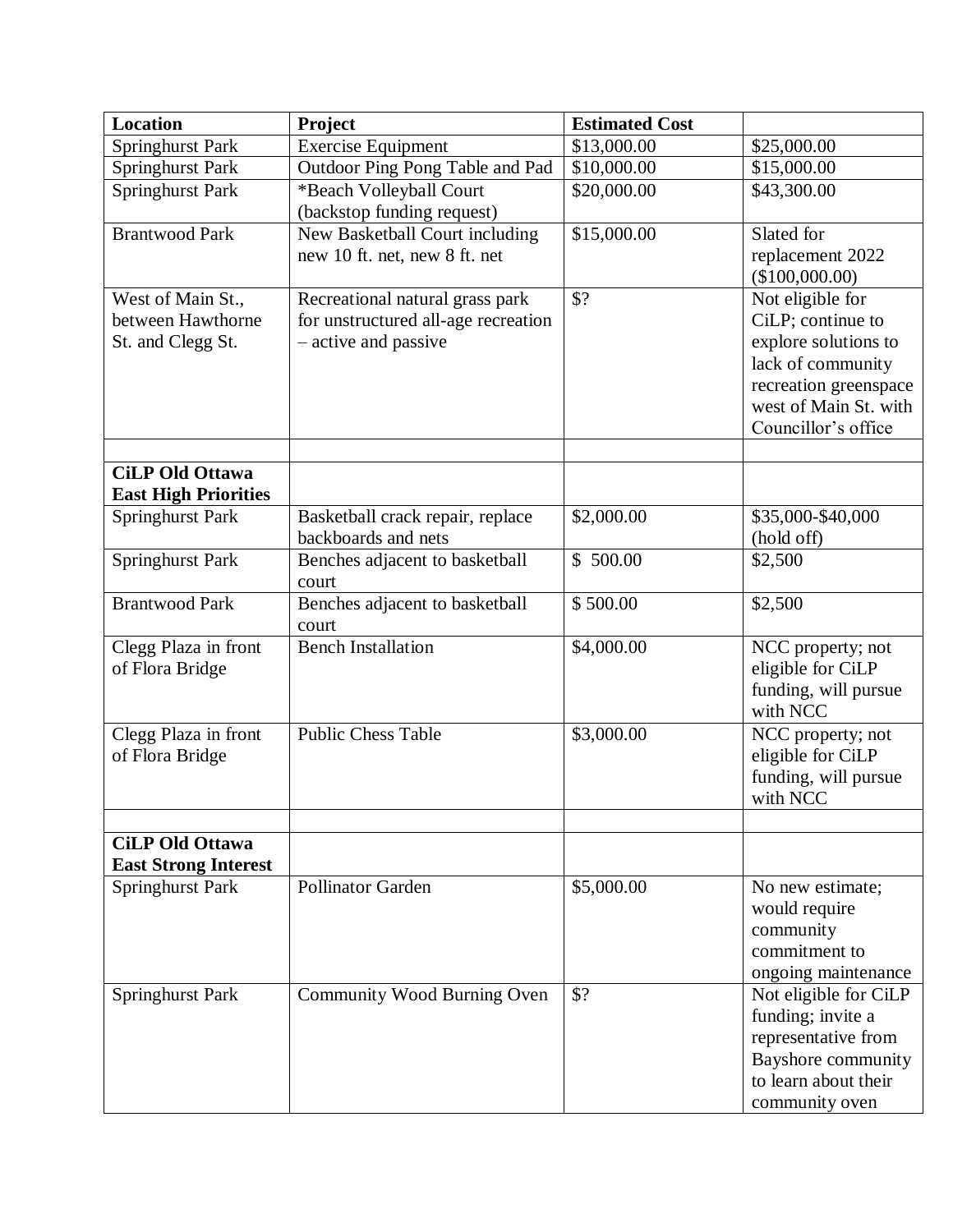|                         |                         |     | program               |
|-------------------------|-------------------------|-----|-----------------------|
| <b>Springhurst Park</b> | <b>Container Bistro</b> | \$? | Not eligible for CiLP |
|                         |                         |     | funding; work with    |
|                         |                         |     | SHCHC to explore      |
|                         |                         |     | other avenues of      |
|                         |                         |     | funding               |

## 2. **Projects contingently approved for CiLP support by the Councillor's office:**

i. Springhurst Park: Additional exercise equipment

ii. Springhurst Park: Outdoor Ping Pong Table (material for pad to be discussed at future OOECA meeting)

iii. Springhurst Park: Beach Volleyball Court (partial CiLP funding, details and issue below)

iv. Springhurst Park: Bench adjacent to basketball court

v. Springhurst Park: Pollinator Garden (would require community commitment re: maintenance, to be discussed at a future OOECA meeting)

## 3. **Beach Volleyball Court, Springhurst Park Issues and Decisions Sought**

Summary of cost estimate issue:

Rick Burrowes, a neighbour to Springhurst Park, and the driving force behind Vision Springhurst has been working with SHCHC, and with the City Parks department to bring a beach volleyball court to Springhurst Park.

In the process of planning the volleyball court project, Rick had obtained a quote from Max Volley, an operator of pay-to-play volleyball leagues, that would cover the cost of the installation of a volleyball court that does not require a drainage system.

The City, citing concerns over maintenance, and potential player injury, has indicated that a new public beach volleyball court would require a drainage system. In support of its requirements, the City has forwarded a copy of its design protocol for beach volleyball courts, which gives evidence of a drainage design standard.

The cost differential between a "no-drainage," and "drainage" court is significant.

The quote obtained by Rick Burrowes from Max Volley estimates court installation costs between \$16,400.00 and \$18,400, whereas the City's estimate for a court with drainage is for \$43,300.00.

Part of the difference in quoted costs is attributable to the City's requirement to engage a consultant for projects over \$20,000, which, with contingency is estimated at \$5,300.00 and also, as a result of a construction contingency amount of \$10,300.00 since, with contaminated soil at Springhurst, it is uncertain what the overall cost of drainage system installation may ultimately be.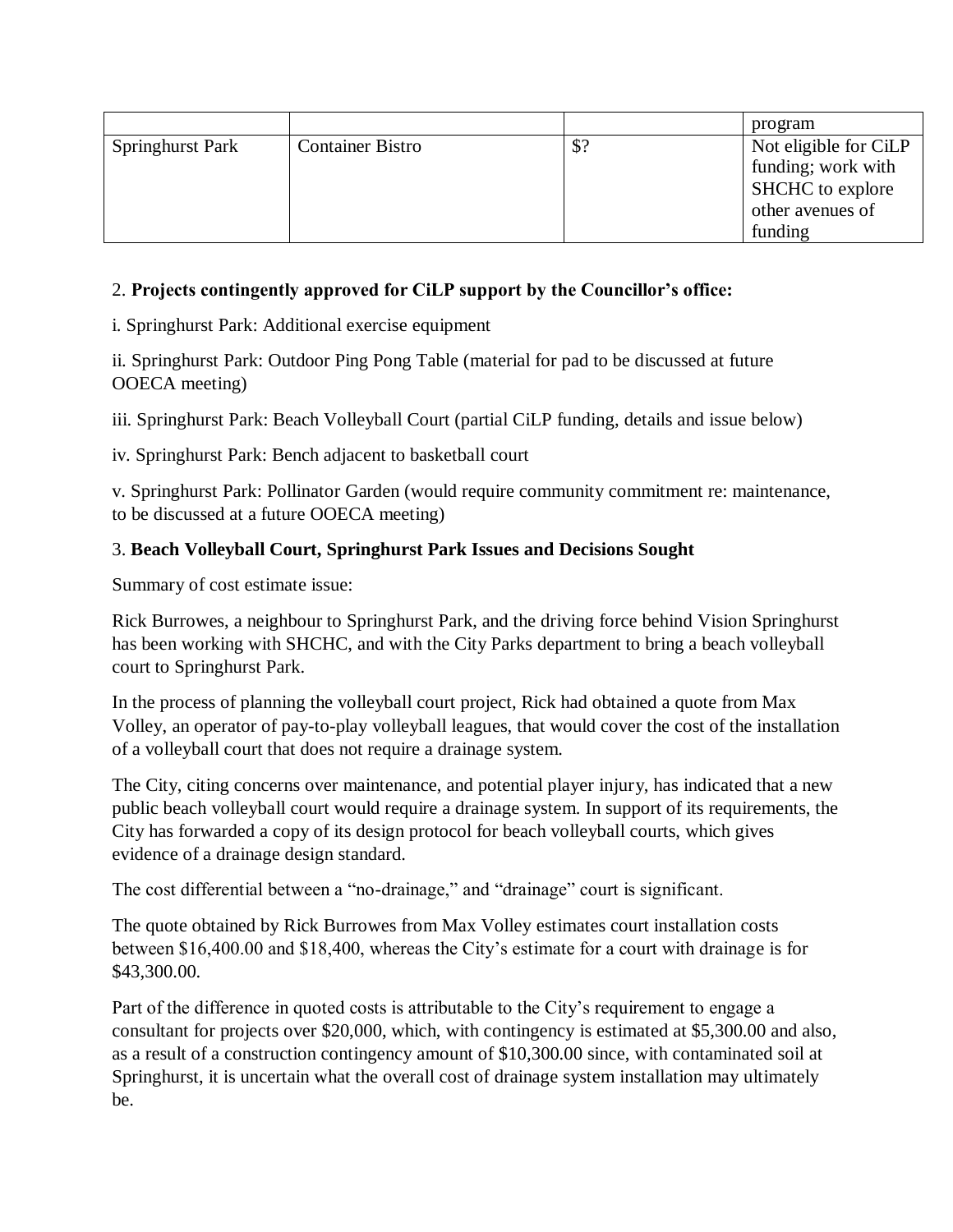Rick has challenged the City's insistence on a drainage system, since: a. there does not appear to be evidence to show that sand absent a drainage system would become an injury hazard (the volleyball courts at Mooney's Bay beach, apparently, do not have a drainage system); b. small contractors such as Max Volley are habitually excluded from the City's contract tendering system; c. the opportunity cost to other park projects is high; and d. the Ottawa taxpayer foots an unnecessarily high cost, which then gets repeated and perpetuated in other locations.

The funding for the beach volleyball court would come from a number of sources:

| Sandy Hill Community Health Centre:                         | \$6,700      |
|-------------------------------------------------------------|--------------|
| OOECA approved 2019 donation:                               | 1,000        |
| OOECA discussed, subject to approval 2020 donation 1,000    |              |
| <b>Total Community Funds subtotal:</b>                      | 8,700        |
| City of Ottawa Matching Minor Capital Grant                 |              |
| (through SHCHC's application) approved for $$10,000$ 8,700* |              |
| Subtotal Community + Grant funds:                           | \$17,400     |
| City cost estimate                                          | $(\$43,300)$ |
| Shortfall for CiLP:                                         | \$25,900     |

\*The Minor Capital Grant is a matching grant, up to \$10,000; if a further \$ 1,300 of community funds were to be provided, then an additional \$ 1,300 of grant money could be allocated, thereby reducing the CiLP funding requirement by \$2,600.

Considerations in favour of proceeding with the beach volleyball court as per City proposal:

- a beach volleyball court at Springhurst is anticipated to be a popular, much utilized, public recreational amenity in a high density area; currently, there are no public beach volleyball courts in the downtown core;

- the City has indicated that they would install the beach volleyball at the same time as the upcoming youth playground reconstruction, thereby reducing overall costs;

- Sandy Hill Community Health Centre has indicated that it will support the City's proposal, while concurrently registering its concern over the high costs involved with a drainage system;

- the more that Springhurst Park continues to develop into a vibrant community recreation area, the more it will render the space incompatible with the City's planned construction of a roadway (Alta Vista Transportation Corridor Phase 2) in the adjacent greenspace.

Requests for the board's consideration:

1. Decide whether or not to request that the councillor's office proceed with an allocation of CiLP funds towards the funding shortfall of the beach volleyball court, and, if so: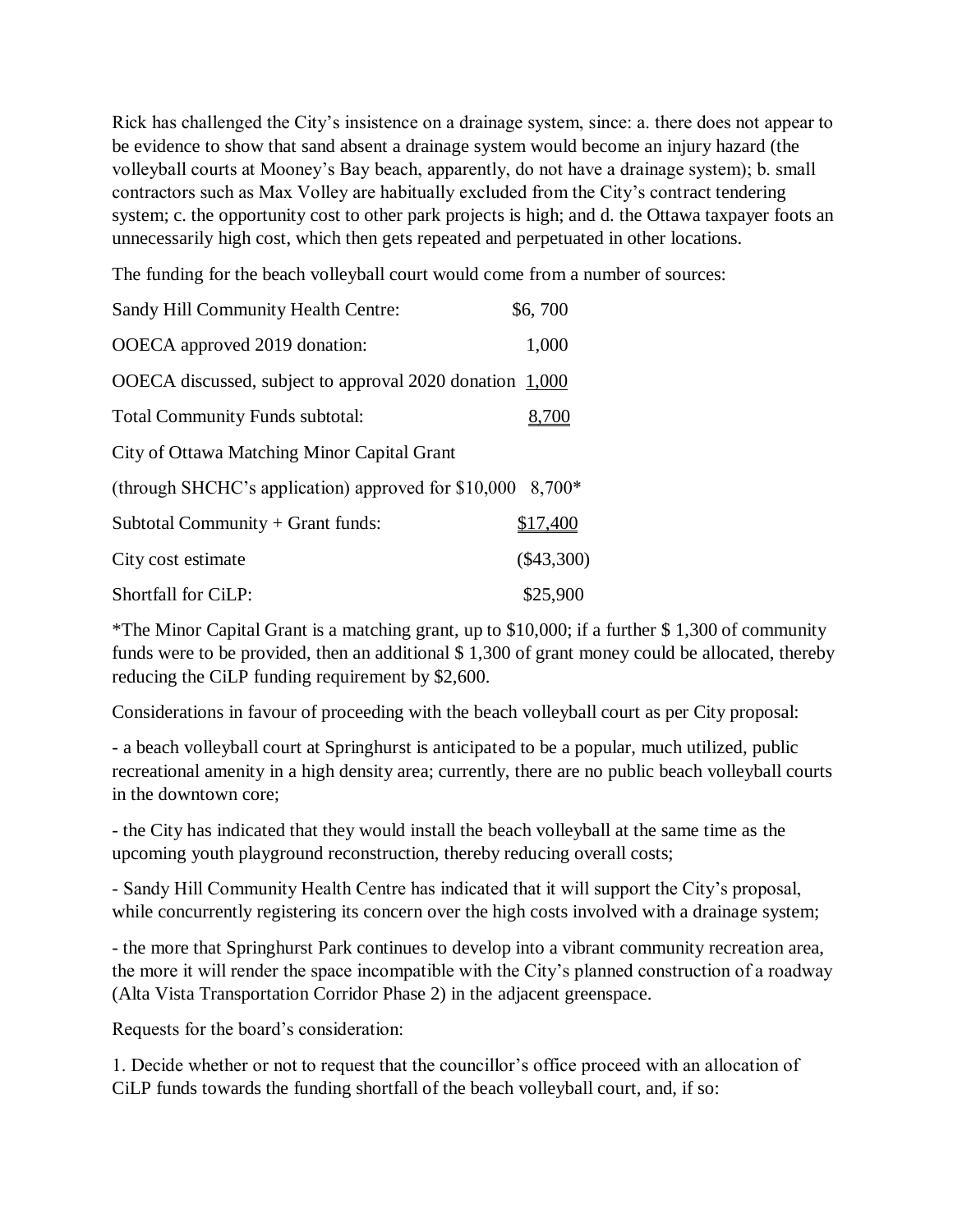2. Approve an additional \$1,000 of OOECA funds in support of the volleyball court (\$1,000 was approved in 2019)

## **Appendix: City's Responses and Revised Estimates to Eligible CiLP projects**

## **High Priority:**

1. Springhurst Park exercise equipment: Community estimate \$13,000 It's quite difficult to provide a cost estimate without knowing the specific pieces of fitness equipment (supplier, model number, etc.) requested. I would suspect that the cost would be likely twice the community's estimate, given the need to meet City standards for surfacing (fall zone and accessibility) as well at the requirement to provide an accessible path of travel to the cluster of fitness equipment. So, as a preliminary budget, let's go with **\$25K**. (*I actually think this would be quite a bit cheaper because we'd just need to extend the current stone dust pathway)*

2. Springhurst Park ping pong table: Community estimate \$10,000 We just happen to have received a recent quote for the supply and delivery of a concrete ping pong table, at a cost of \$9K. However we would need to provide a large concrete pad for the table for accessibility, structural support and maintenance. As a preliminary budget, let's go with **\$15K**.

## 3. Beach Volleyball court: Community Estimate \$20,000

The Sandy Hill Community Health Centre was conditionally approved for a minor capital partnership to install a beach volleyball court at Springhurst Park. The Minor Capital Program matches the community contribution for projects on City property for 50% of the total cost of the project, up to a maximum of \$10,000. Unfortunately, this is a contaminated site and there are additional costs associated with the safe removal and disposal of contaminated materials. In addition, there is a lifecycle project to replace the junior play equipment in Springhurst Park; we hope to optimize efficiency and provide some cost savings by tendering both projects together. The cost estimate for installation of the beach volleyball court, with consideration for contaminated materials, is \$43,300.00. This estimate includes a 41% contingency due to the contamination. Detailed estimate attached for reference. The estimate was sent to the Sandy Hill Community Health Centre last week to confirm whether they would like to proceed with the volleyball project. Currently, there is only \$20,000 of funding available from a combination of minor capital and community funds. In order to proceed with the volleyball proposal, additional funding is required to cover the shortfall of **\$23,300.**

4. Brantwood Park New Basketball court: Community estimate \$15,000 The Brantwood Park court was originally built in the 1980's and could be redeveloped to meet the City's standard for outdoor basketball courts. The court is undersized and should be expanded and resurfaced, along with new posts, backboards and hoops at a standard 10 ft. height. The introduction of an 8 foot basketball net could be considered as a separate basketball key, but not as part of the court. Our experience is that lower height basketball nets get little use, as even younger children want to practice their shot on full height nets. The estimated cost to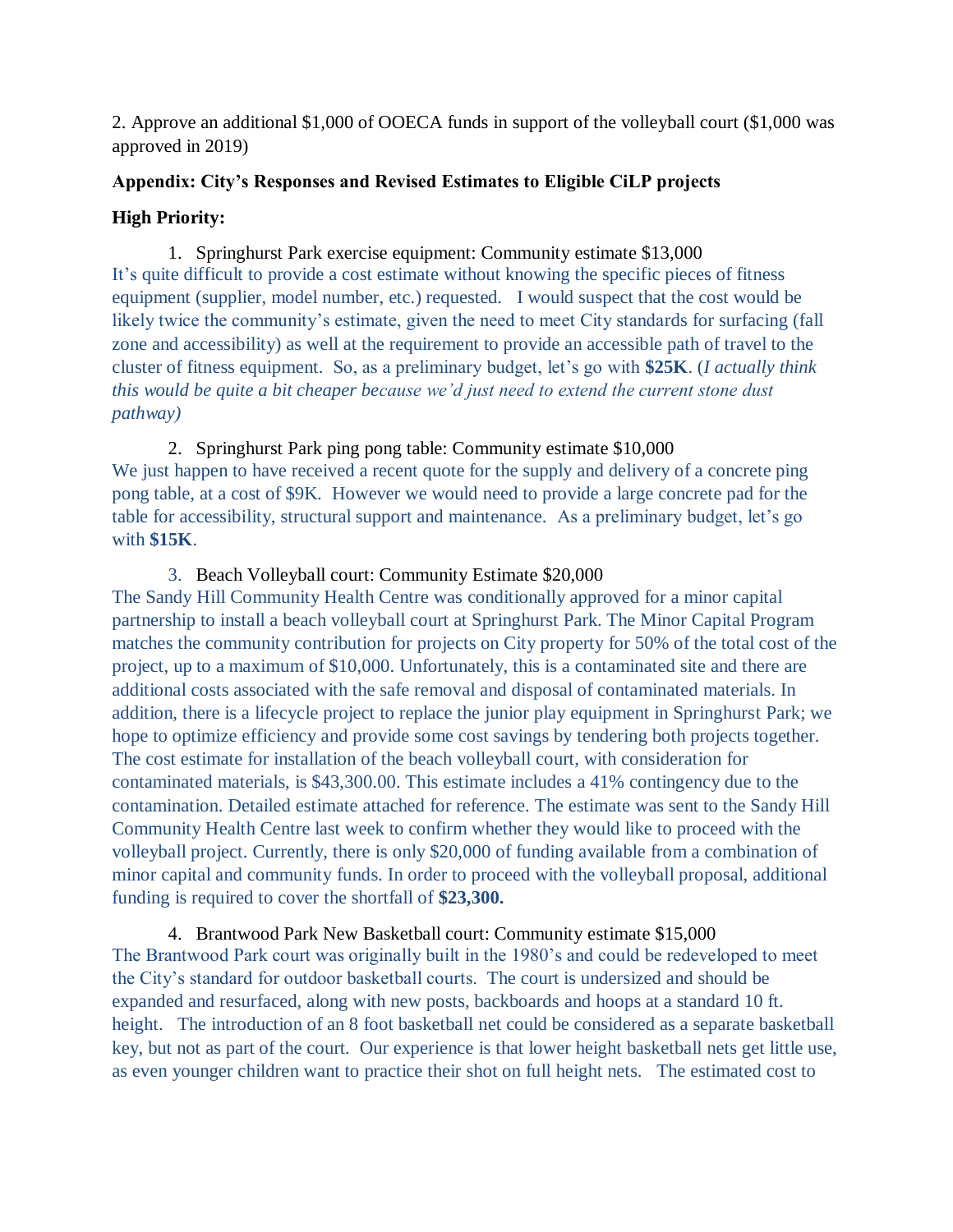redevelop the basketball court at Brantwood Park to meet City standards would be in the range of **\$100K.** 

On lifecycle replacement: Brantwood Park: Slated for replacement in 2022. A condition assessment will take place in 2021 to determine if the asphalt will compete for renewal or get deferred another year. Overall the asphalt in in fair condition with some minor cracking which does not pose any risk of injury.

## **Medium Priority:**

5. Springhurst Park Basketball court replacement and repair. Community estimate \$2,000

The Springhurst Park basketball court was originally constructed in the 1990's and was upgraded in 2017-18 as a minor community partnership project. The upgrades included the application of a colored acrylic coating and line painting to the existing court surface and a refresh of the backboards. The asphalt was not resurfaced at the time. The court currently meets City standards in terms of size. The asphalt surface could be repaired and resurfaced, with new court line painting, and the backboards, hoops and netting could be replaced with new components. Cost for this work would be in the range of **\$35K - \$40K.**

Life Cycle replacement: In 2018 the Community Association, PRCS and AMB funded a project at Springhurst park to apply Acrylic coating the basketball court. That asphalt surface is projected to be replaced in 2023. This being said, it will be competing against hundreds of other renewal events in that year, pending budget availability as well as Council Approval.

# Benches for Springhurst and Brantwood park, Community estimate \$500

City standard benches are **\$2,500** installed on a concrete pad. We will not approve "cheaper" benches, as they will not withstand public use (and abuse). We have adopted a bench standard that is of robust construction, requiring little maintenance and repair. Less costly benches are generally for residential use and can be easily damaged (safety concern) and require frequent repair or replacement. By adopting a City standard bench, park operations have access to standard parts and materials to repair and maintain its inventory. In this case, we can make the argument that we don't need an accessible path to a bench located at the basketball court as there are a number of accessible benches already in the park.

# 6. Clegg Plaza Bench and Chess Table

As you have noted, Clegg Plaza is on NCC property. We cannot use CIL to fund projects not located on City owned or leased property. The community could request the NCC directly if they would consider adding a circular bench and games table at the Clegg Plaza.

# **Low Priority**

# 7. Springhurst Park Pollinator Garden

Staff would not support the development of an apple orchard in Springhurst Park, given the presence of contaminated soils in the park. Public Health and Environmental Remediation do not support the establishment of edible gardens or orchards in these conditions. While the park was capped with 50 cm of clean fill in 2016 as part of an environmental remediation project, fruit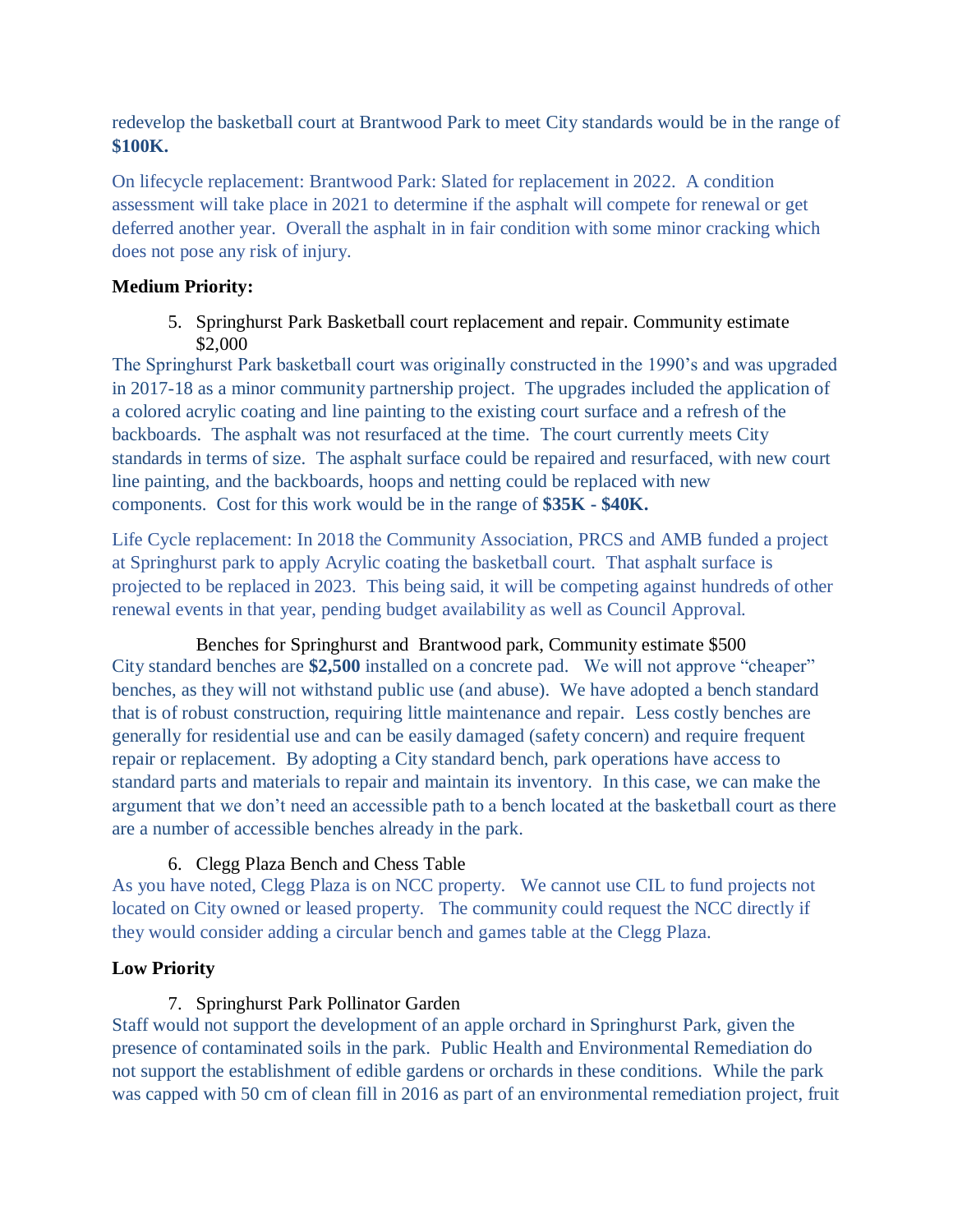trees would root into the contaminated soils below the cap. A pollinator garden/bird habitat is a project that could be considered for this area of Springhurst Park. Capital costs (preparation of bed, plant materials and water source) to establish the garden would be eligible for CIL funding, however ongoing operating/maintenance costs would not be. An agreement with a community group to maintain the garden would be required as the City Parks Operations would not provide this service.

#### Transportation:

January xx, 2019

Jeff Hudebine Regional Director (Acting) Eastern Region, Provincial Highways Management Division Ministry of Transportation 1355 John Counter Blvd, PO Box 4000 Kingston, ON K7L 5A3

## **Re: Comments at the preliminary design stage of 417 bridge replacements at Rideau Canal and Main Street**

Dear Mr. Hudebine,

Please let me begin by thanking MTO staff for their engagement with my staff and I so far on this file, particularly Brandy Duhaime, Peter Freure, and Frank Vanderlaan. I have appreciated them taking the time to walk me though maps and technical drawings at a high level of detail. I look forward to continuing to work with them in the coming months and years.

As we move forward, I would like to state for the record a number of concerns that have been raised with me by area residents and others from across Ottawa. I expect to continue discussing these matters with MTO staff as the project moves forward.

#### Preserving the character of Hawthorne Avenue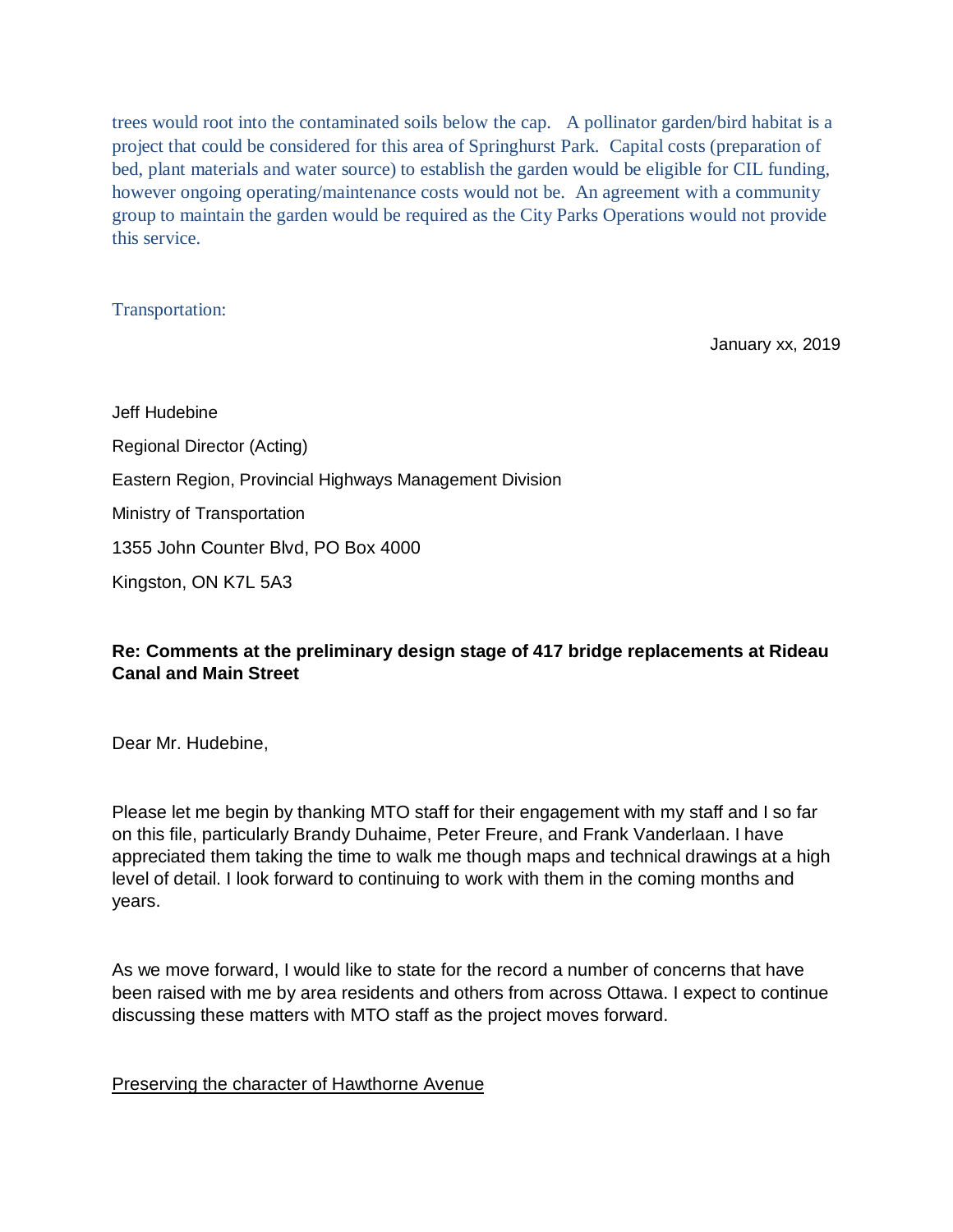I share the concern of many residents that the demolition of commercial properties at Hawthorne Avenue and Colonel By Drive (The Royal Oak, Cyco's, Greek on Wheels) would be a significant loss to the neighbourhood.

My current opinion is that it would not be reasonable for me to oppose rapid replacement as a construction method at the Rideau Canal and Main Street sites. An in-situ bridge replacement method would exacerbate already significant traffic issues on a number of area City streets for several years, notably in the area surrounding the Pretoria Bridge. The current situation on Parkdale Avenue and elsewhere shows us the safety risks that such a scenario would pose, and I do not believe at this time that the preponderance of voices in the neighbourhood would support creating a similar circumstance around these sites.

I do feel strongly, however, that the character of Hawthorne Avenue as a commercial strip and Traditional Main Street must be preserved. I strongly encourage MTO staff and contractors to do all they can to determine a way to save the properties at the detailed design stage or earlier. The Royal Oak and Cyco's in particular are location-based businesses that make the Pretoria Bridge a valuable waypoint along the Canal for skaters in the winter, cyclists and pedestrians in the summer, and tourists from around the world. I would encourage all involved to consider this as the design process continues.

If the properties must be demolished, the site should not be left vacant or converted into green space. It should be developed in a manner consistent with the community's wishes and a vision for a vibrant, living street, in consultation with Capital Ward Councillor Shawn Menard. I also encourage MTO staff to engage with Councillor Menard on the matter of preserving the historic McGovern gas station building—an effort which could involve moving the building, rebuilding it, or some other solution. I would support similar aesthetic considerations for the Royal Oak site.

#### Compensation and mitigation

In the event of demolitions, I hope an agreement can be reached to help support the continued operation of displaced businesses, or otherwise fairly compensate commercial tenants. I look forward to continuing this conversation as the design process continues.

I also look forward to continued engagement in regards to potential impacts of construction on area residents, such as noise, access issues, and other disruptions. As MTO's plans take shape, a conversation around mitigation will develop.